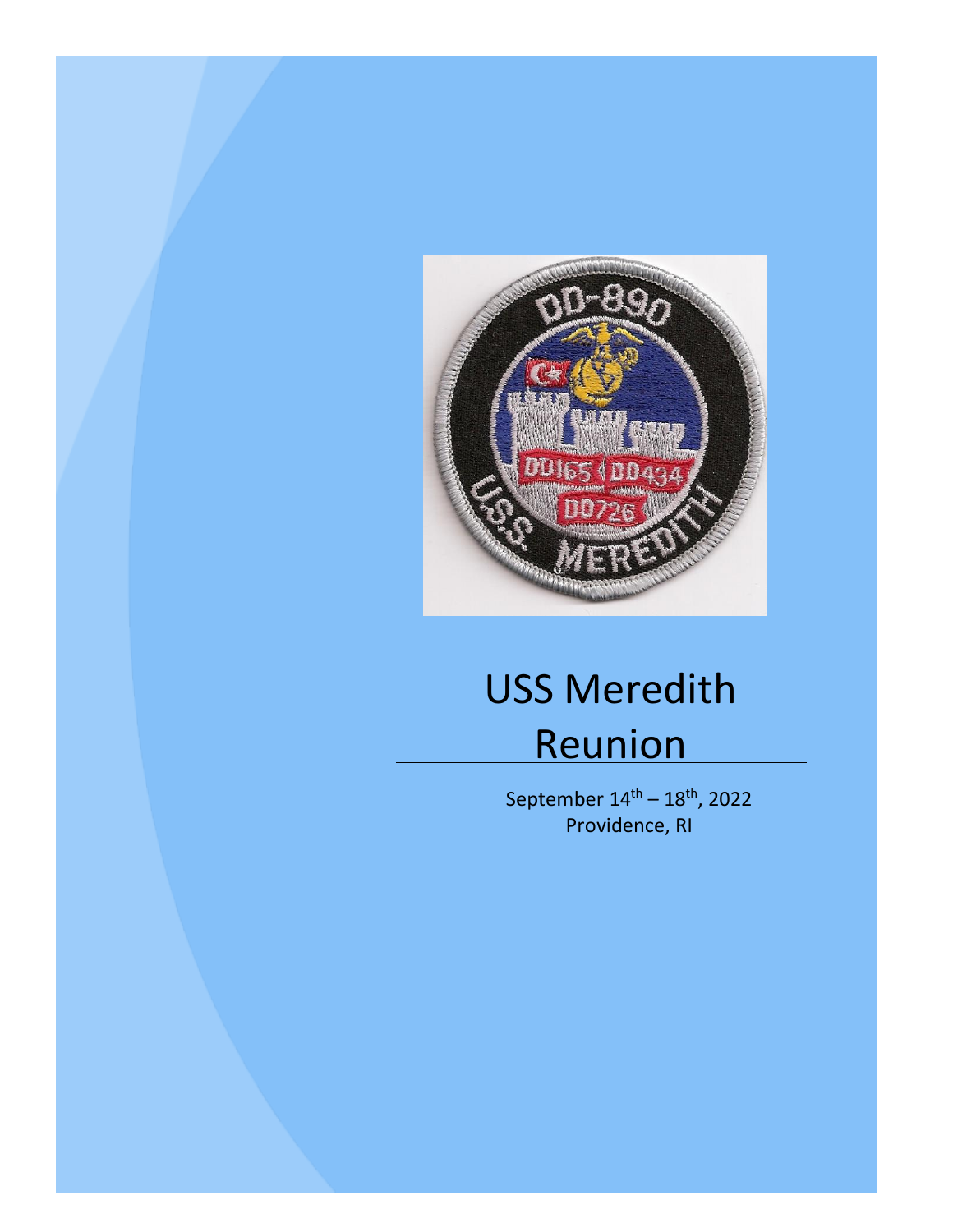



#### The hotel and reservation phone number: **Crowne Plaza Providence Warwick 801 Greenwich Ave Warwick, RI 02886 Phone: (401)732-6000**

**Ahoy Shipmates!** The 2022 USS Meredith Reunion will be held in Providence, RI from September  $14<sup>th</sup> - 18<sup>th</sup>$ , 2022. We know you will have a wonderful time sharing the experience with old and new friends. Our hotel is the **Crowne Plaza Providence Warwick 801 Greenwich Ave Warwick, RI 02886.**

**Call the hotel directly at (401) 732-6000 to make your reservation. Tell them you are with the USS Meredith Reunion to get the reunion rate of \$129 plus tax. Breakfast is included. Parking is complimentary. Please inform the hotel if you need a handicapped accessible room.** All rooms have a Wi-Fi internet, a coffee maker, and TV. The hotel also features an indoor pool, fitness center, restaurant, cocktail lounge, and Starbucks location. There is also a complimentary shuttle to and from T.F Green Airport and area attractions within 3 miles.

The Crossings Restaurant and Alfred's Lounge offer American Cuisine with New England favorites during breakfast, lunch, and dinner daily. Room Service is also available on a 24-Hour basis. The hotel will also offer a **twenty percent (20%) discount** in the hotel's restaurants for reunion members (**excluding alcohol**).

**Room rate includes a hot breakfast buffet to be served in the Hospitality Room. The menu includes scrambled eggs, bacon/ sausage (alternating days), home fried potatoes, breakfast pastries, hot and cold cereal, fresh fruit, juice, coffee, tea and decaffeinated.**

Hotel reservations must be made by **August 14th, 2022** to guarantee space and rate. Reservations made after this date will be on a space available basis and the reunion rate will not be guaranteed. Rates are good for 3 days before and 3 days after the reunion. We look forward to seeing you!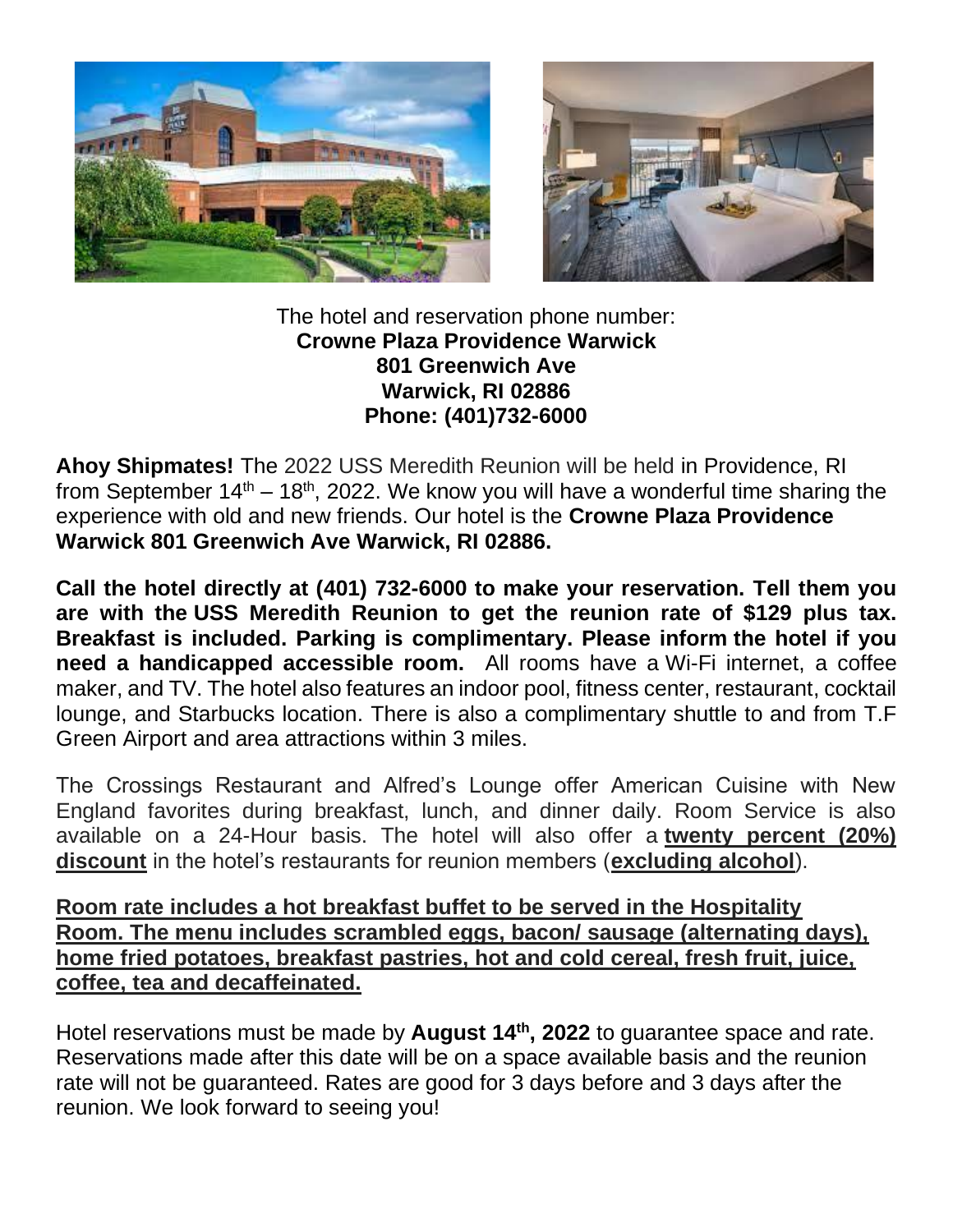You can register for the reunion now. Just print and complete the registration form on page 7 and mail it with your check in accordance with the instructions on the form.

**Airport Information:** The hotel offers a free shuttle to and from the Rhode Island T.F Green international Airport. There is a Pickup Zone for shuttles at the airport where the shuttle for the Crowne Plaza can be found. If you need further assistance, call the hotel front desk at (401)732-6000 and press "0". For your information, Logan International Airport, Boston, MA is 63 miles from the hotel, and Hartford (CT) Brainerd Airport is 81 miles away.

**We ask for your own safety that someone accompanies you on your trip or that you ensure your family is aware of your traveling plans. Please provide us with the name and phone number of someone not attending to be contacted in case of emergency. Thank you.**

**Cancellation Refund Policy:** Complete refunds will be sent 30 days before the reunion minus \$18 of the processing fee per person. NO REFUNDS WILL BE GRANTED AFTER August 14th, 2022.

All tours must achieve the minimum (35) number in order to complete the tour. We need all attendees to understand that the date of August 14<sup>th</sup>, 2022 is the cutoff date for the hotel and A Complete Reunion primarily uses this date to assure the minimum number for tours. **IT IS NOT A DATE THAT MEANS YOU CAN NO LONGER SIGN UP FOR THE REUNION.** Please be aware that if you decide on-site that you want to take a tour, it will be based on space available on the coach.

Please understand that a certain amount of walking is necessary from the hotel or bus to attractions and, in some instances, also to see the attractions. Please consider your abilities before purchasing tours.

Be sure to bring photo identification (driver's license, state ID card, etc.) with you at all events.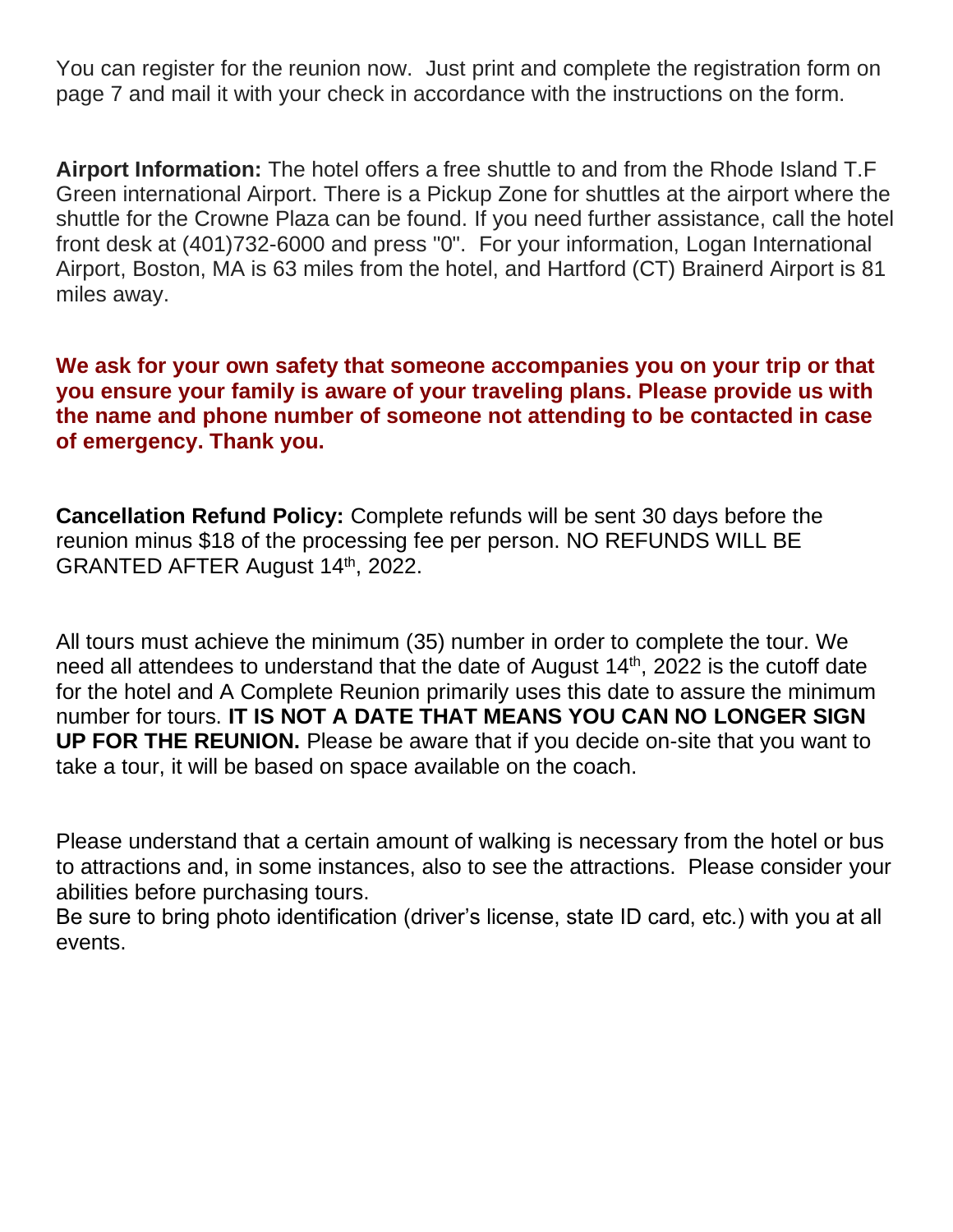## **Agenda**

**All tours include transportation, guide (when applicable) and entrance fees. Meals are included only if indicated. Tours will board approximately 15 minutes prior to the departure times listed here. Check signs available at the registration desk in case of changes.**

| Wednesday September 14, 2022<br>$2:00 \text{ pm} - 4:00 \text{ pm}$ | <b>Check in</b>                                                                                                                                                                                                                                                                                                                                                                                                                                                                                                                                                                      |
|---------------------------------------------------------------------|--------------------------------------------------------------------------------------------------------------------------------------------------------------------------------------------------------------------------------------------------------------------------------------------------------------------------------------------------------------------------------------------------------------------------------------------------------------------------------------------------------------------------------------------------------------------------------------|
| $3:00$ pm                                                           | <b>Hospitality Room Open</b>                                                                                                                                                                                                                                                                                                                                                                                                                                                                                                                                                         |
| $6:30 \text{ pm} - 9:30 \text{ pm}$                                 | Welcome Dinner at Iggy's Boardwalk (Price includes<br>dinner and transportation)<br>We will motor down to Oakland Beach for our Welcome<br>Dinner at Iggy's Boardwalk, a Rhode Island Tradition<br>overlooking scenic Narragansett Bay. You can choose<br>from four entrees: Chicken Parmesan (\$42), Baked<br>Stuffed Shrimp (\$48), Fish & Chips (\$39), or 14 oz Ribeye<br>(\$60) all served with Garden Salad; Oven Roasted Red<br>Bliss Potato; and Green Beans Almandine, (Fish & Chips<br>served with French Fries). Please indicate your choice on<br>the registration form. |

#### Thursday September 15, 2022



#### 9:30 am – 2:30 pm **Tour #1 Battleship Cove \$78 (Includes transportation and lunch)**

Battleship Cove, is home of the world's largest and most diverse collection of historic naval ships with Five National Historic Landmark US Naval ships and other craft, battleship USS Massachusetts (BB-59), destroyer USS Joseph P. Kennedy Jr (DD-850), submarine USS Lionfish (SS-298), PT Boats 617 and 796, and German missile corvette Hiddensee. An aircraft collection includes two Vietnam War era combat helicopters and two of the first drone unmanned aerial vehicles used by the military, and various other interesting museum exhibits. USS Joseph P. Kennedy Jr (DD-850) is one of two Gearing class destroyer museum ships open for touring, and the ship most closely configured like Meredith (DD-890). Since we are a Gearing class destroyer group, Battleship Cove gives us special access to all areas opening all doors, hatches and compartments on the ship including those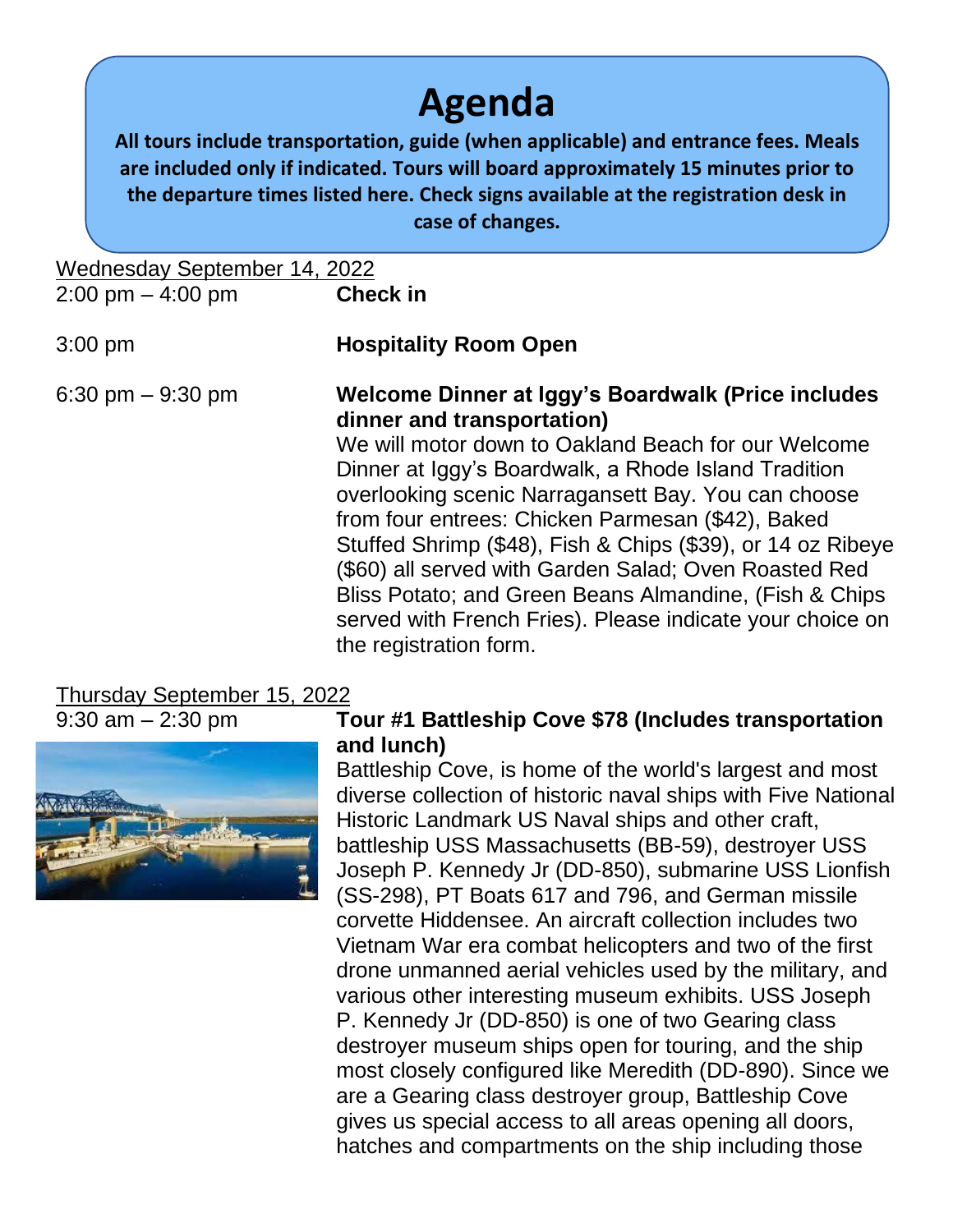not open for the general public tours (except forward engine and fire rooms currently undergoing renovation which might not be completed by time of our visit). We will have our memorial service aboard the Kennedy, and a deli buffet lunch in the Massachusetts wardroom.

4:00 pm – 5:00 pm **Business Meeting**

Dinner and evening on your own

#### Friday September 16, 2022

Morning and Afternoon on your own

| $5:30 \text{ pm}$ | <b>Pictures</b>                                                                                                                                                                                                                                                                                                                                                                                 |
|-------------------|-------------------------------------------------------------------------------------------------------------------------------------------------------------------------------------------------------------------------------------------------------------------------------------------------------------------------------------------------------------------------------------------------|
| $6:30 \text{ pm}$ | <b>Banquet Buffet Dinner \$50</b><br>Tossed Garden Salad with choice of dressing<br><b>Tuscan Minestrone Soup</b><br>Slice London Broil with 3 Peppercorn Sauce<br>Boneless Chicken with Sage & Apple Stuffing and Merlot<br>Sauce<br>Baked New England Scrod with Lemon Herb Butter<br>Potato, Seasonal Vegetable Medley, Rolls and Butter.<br>Cookies and brownies.<br>Coffee, Decaf, and Tea |

### Saturday September 17, 2022



#### 9:30 am – 3:00 pm **Tour #2 Newport: Rhode Island's Spectacular City by the Sea \$75 (Includes transportation, guided tour, admission to The Breakers)**

On this tour of one of America's most special places, Rhode Island's spectacular city by the sea, our guide will take us on a journey through early American history and stunning wealth. We will ride along breathtaking Ocean Drive, see, and hear the stories behind the marvelous summer homes of many famous Americans, including the Kennedys, Vanderbilts, and modern-day celebrities such as Jay Leno and Judge Judy. We will tour "The Breakers" the Vanderbilt's summer "cottage" and the most famous of these homes. We will explore the cobblestone streets of colonial America, enjoy the picturesque inner harbor of the sailing capital of the United States, visit the famous Cliff Walk, and much more. We will hear interesting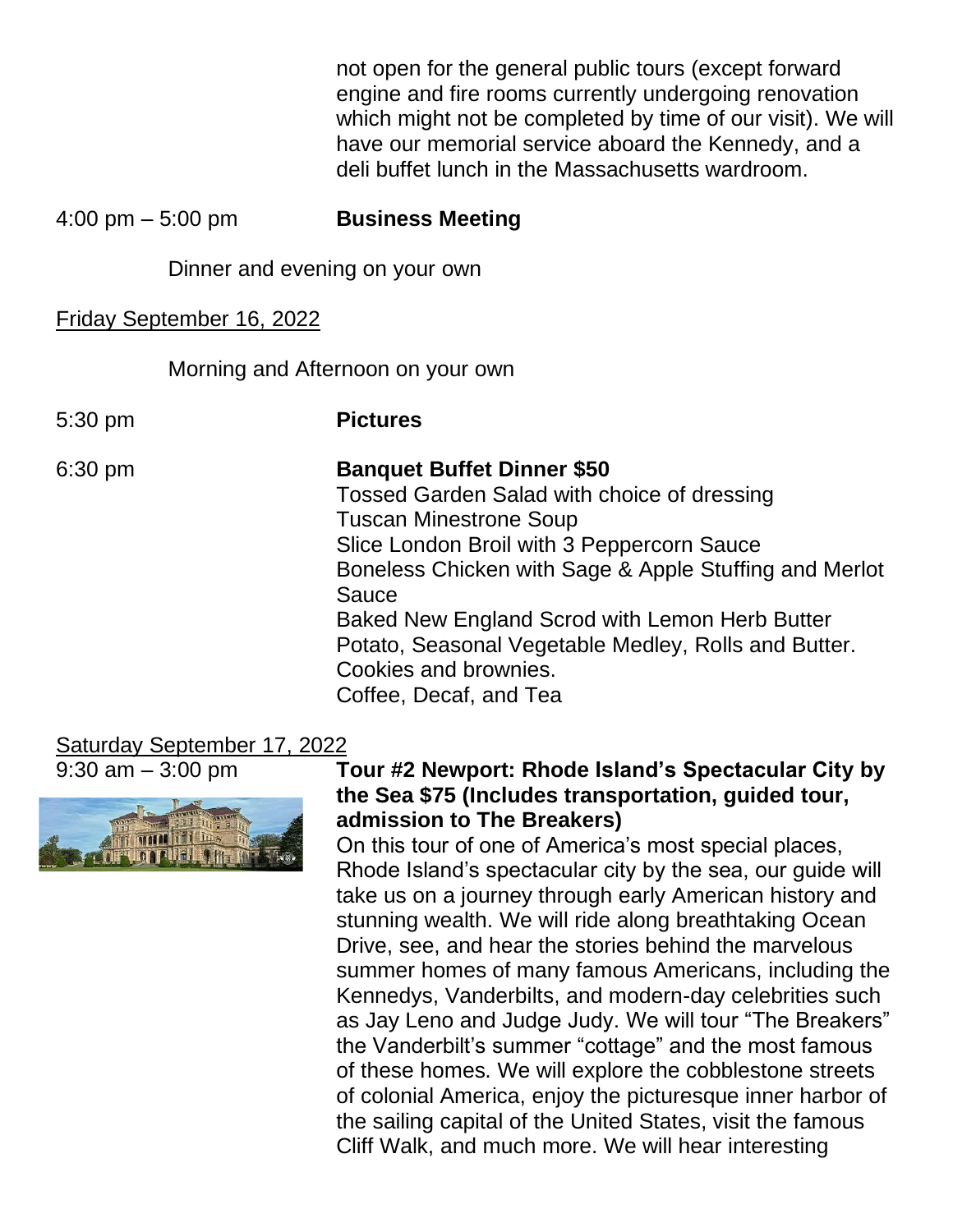stories, and see fantastic sights, and have time for lunch on our own and exploring and shopping.

#### Dinner and evening on your own

Sunday September 18, 2022

Breakfast and Farewells

11:00 am Check Out Wishing you fair winds and following seas for a safe journey home.